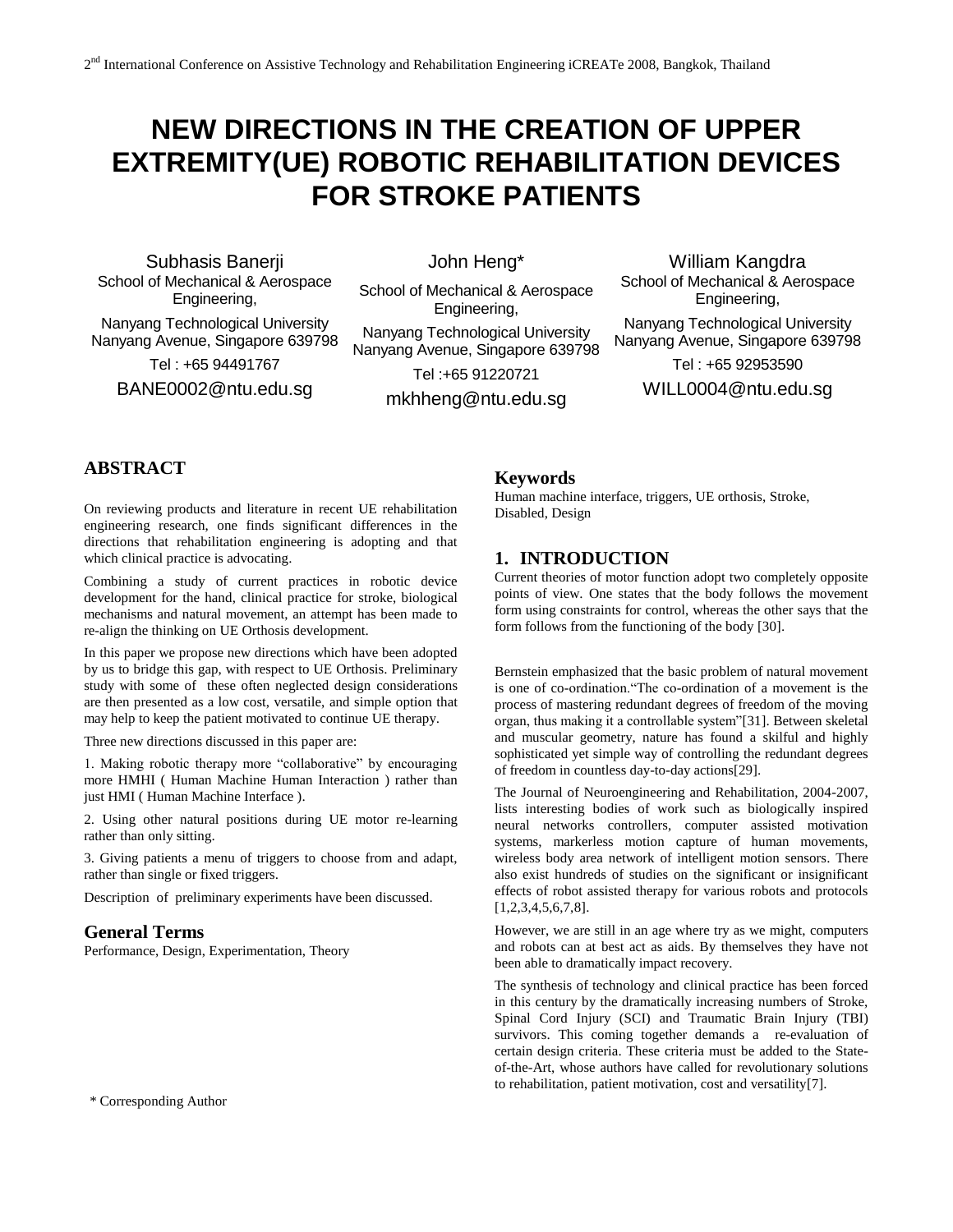## **2. DISCUSSION**

# 2.1. Ensuring more HMHI (Human Machine Human Interaction) – Moving away from "Isolation"(HMI) to a more "Collaborative" Approach (HMHI).

Each one of us who has visited a rehabilitation clinic or ward will have etched in their minds images of lonely, dejected looking stroke patients going through their paces by themselves, while the new patients get the major part of the attention from the overworked and outnumbered clinicians and therapists. Some studies have shown that de-motivation is one of the major reasons for patients stopping rehabilitation prematurely. Two acknowledged factors are progressively decreasing therapist contact and steadily decreasing rate of improvement leading to demotivation [38,39,40]. This scenario is in sharp focus now with an exponentially increasing disabled population. In 2007, the US added almost 2 million people to its number of disabled, covering stroke, TBI and hip fracture cases. The number of people with significant disability in the US alone now totals more than 10 million.

From this perspective, it may be beneficial to design the robotic rehabilitation devices to be multi-station systems instead of single station systems. Here two or more patients can play against or with each other, driving each other or even physically sharing strength and mobility resources to assist each other in exercise and functional movement (fig. 1). It is possible that this will go a long way to address both problems currently faced, namely demotivation and cost. The patients may be chosen to pair up against each other in a way that they complement each other. Besides two or more patients sharing the same hardware will substantially reduce cost and therapist time (fig.2).



**Figure 1. An opportunity for HMHI-a device may assist in playing cards for UE retraining with 2-4 stations.**



**Figure 2. The Gentle/s System – Can be converted to HMHI with 2 chairs, 2 guides and common controls.**

For example, a system like the MIT Hand Guide [32] the Gentle/s System [7] can be reconfigured so that one patient can assist the other to complete the movement correctly. The creators of the Gentle/s system acknowledge its shortcomings in terms of cost and patient motivation, as well as grasping function. An exercise like the simple Peg Board can be configured with a slow conveyor so that two or more patients can compete or assist in a time trial over a fixed number of cycles with varying degrees of difficulty. Indexing work stations can take the patients on a musical chairs of performing varying Activities of Daily Living (ADLs) with each other eg. simulate making a sandwich.

A patient with lesser disability can help a more disabled recent CVA patient. The performance of each may be recorded for future reference, analysis and assessment. We believe the ability to help a fellow patient will be a huge self esteem and motivation boost for a patient who has struggled with therapy for quite a few months[36]. To the clinic it will mean less therapist load with a cost saving for both.

Community rehabilitation projects in Japan[28] and Turkey [27] have proved several advantages but patients may be in the same room and yet lonely and disconnected, especially if there is significant cognitive impairment. Engagement through multistation devices is worth researching especially for those patients "in-need-of-care" and "quasi-in-need-of-care" states[28]. Most stroke patients are elderly. We find worldwide across cultures, senior citizens feel motivated to come together in groups for recreation and socializing and travelling. So why should rehabilitation be any different? Some studies have shown encouraging results [35].

## 2.2. Exploring other Natural Positions for UE Relearning – Moving away from an "Upright Mindset".

Almost all the machines and equipment for active movement and motor retraining are designed to be used in the upright position only. Right from the MIT- Manus [32] to the Gentle/s System [7], we find the patient is expected to sit upright and do all the relearning and retraining. Some FES orthosis like the Freehand System [19] or Ness HandMaster [13] may allow the patient to lie down, but they do not have mechanical assist or HMI comparable to MIT Manus. However we are seeing that events such as Carviovascular Accident (CVA) may be accompanied by scapular instability [33, 34] and shoulder subluxation or shoulder pain [33] for up to 70% of the cases.

Post stroke, we find many patients finding it difficult and strenuous to sit upright for long periods of time. Apart from the fact that they may be also in a state of de-motivation and dementia, carrying out repetitive tasks in an uncomfortable and tiring position is not exactly something they look forward to every day, especially in the early post-CVA days. With the emerging proof in recent studies [8] that several hours of daily therapy can bring dramatic results in early post-CVA rehabilitation[2,37], we find maintaining an upright position a stumbling block. The most commonly used robotics devices, eg MIT Manus, Gentle/s, do not address this problem as they are table top mounted.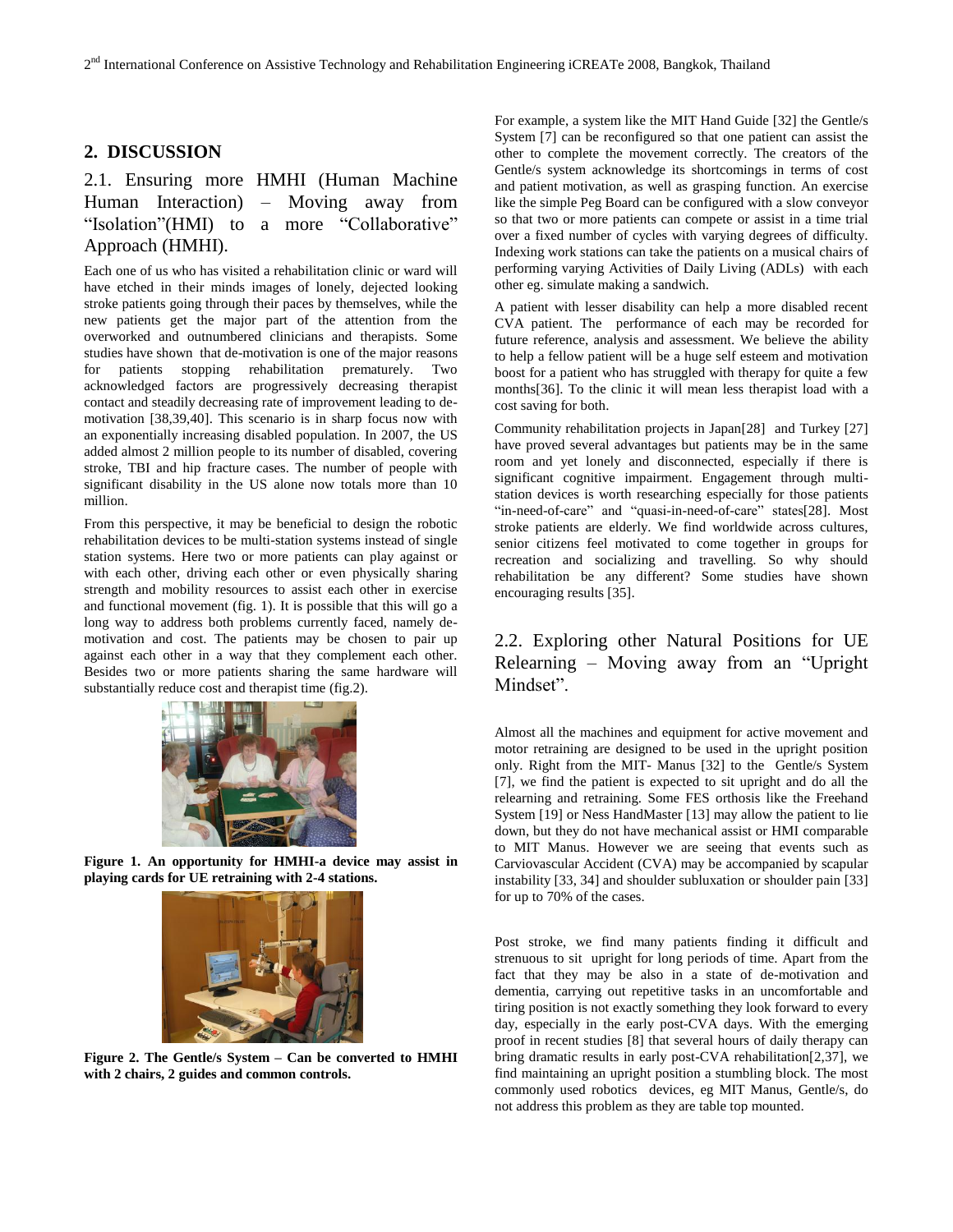

We know from biomechanical studies that sufficient stabilization of key muscles is key to the application of strength and the control of distal musculature and joints. The most natural method of scapular stabilization is to lie down supine on a firm surface. The idea is to use gravity to be able to keep the scapula fixed while focusing on the distal (finger) joints which are manipulating some object. We find from the natural learning process of an infant (fig. 3, A) that before the child develops the ability to roll over into a prone position, it starts mastering pinch, cylindrical grasp, the spherical grasp and pronation/supination of the forearm. Throughout this learning process, the scapula, shoulder, spine and head, assisted by gravity and the resting surface, are stable. The large muscle of the chest assists in lifting the arm against gravity and moving in various planes.

Once the child is old enough to get into prone position it starts the second phase of scapular / shoulder stability and the first phase of elbow/wrist stability, as also core muscles. One finds the strength training commencing only now for the entire UE kinetic chain, starting from scapula to digit, especially when the child starts crawling on fours. The elbow, wrist and phalanges are now extended fully together for the first time with constraints at the shoulder end and the wrist end, sandwiched by gravity and the firm floor (fig.3, B).

Hence it may be worthwhile for robotics devices to seriously explore these other learning postures instead of being preoccupied with the upright position, especially for early onset of therapy. The position of the head in supine position ensures maximum blood supply to the brain, which may aid brain plasticity [ 2 ].

In that case robotic devices must incorporate a design feature to make this possible. The only devices which allow a supine or any other position may be FES devices which have their limitations for long term therapy[9, 10,11]. The Bionic Glove [17] has not reported wide usage.

# 2.3. A la Carte Menu rather than Fixed Triggers - Giving the Patient a choice of Triggers.

Why use a single trigger type or a single muscle contraction to drive a robotic device? The disabled person, apart from his need to communicate, needs to be as active as possible with whatever muscles are at his command. This is critical for his survival. Otherwise over a period of time, muscle wastage will also hit the muscle that he has trained for triggering the device, since

surrounding muscles are wasting. Hence it is important to use as many different muscle contractions as possible.

This will also enable simultaneous selection ( eg. close eyes and raise eyebrows) of more than one trigger at the same time, thus speeding up his functions and enabling some level of multitasking (fig. 4), which is an important and much desired quality by humans. It gives them a feeling of efficiency and control.



**Figure 4. Multi-tasking is our natural mode**

In many BCI systems, the user has to continuously look at a navigation screen. It may be more practical to have a few muscle contractions dedicated for certain user defined actions ( as we are doing with our UE orthosis) and have some contractions or brain signals act only as navigation tools (e.g. wheel chair and PC).

While many papers present valid engineering ideas, few address the clinical point of view. Clinically, those muscles should be used for generating trigger signals which most need to be exercised! Then we have enhanced rehabilitation. Else the patient becomes an expert at communicating but his physical condition deteriorates due to disuse of some body parts. This is a key point that we feel no new HMI adequately addresses. What muscle group is the patient using for the device and what clinically does he really need to use?

If we make this one of the considerations for design, the spinoff for the patient is that even for passive activities, the person can have the option of exercising clinically important large or small muscles or muscle groups. This will ensure that clinical requirements related to muscle disuse, overuse and co-ordination can be addressed through the device, even outside the therapy session eg. using forearm tightening instead of fingers to operate the remote while watching television. We feel having such an option is a key step to integrate the patient better to the device and make the device a part of everyday life, thus leading to extended use and more repetition.

# **3. METHODS**

## 3.1 Preliminary Experiments Conducted

1. To study whether it is possible to use SEMG and EEG signals from a simple breadboard circuit with sufficient sensitivity and repeatability to run an orthosis motor. Standard filtering and amplification was done without any attempt to completely insulate the circuit from environment (fig. 5).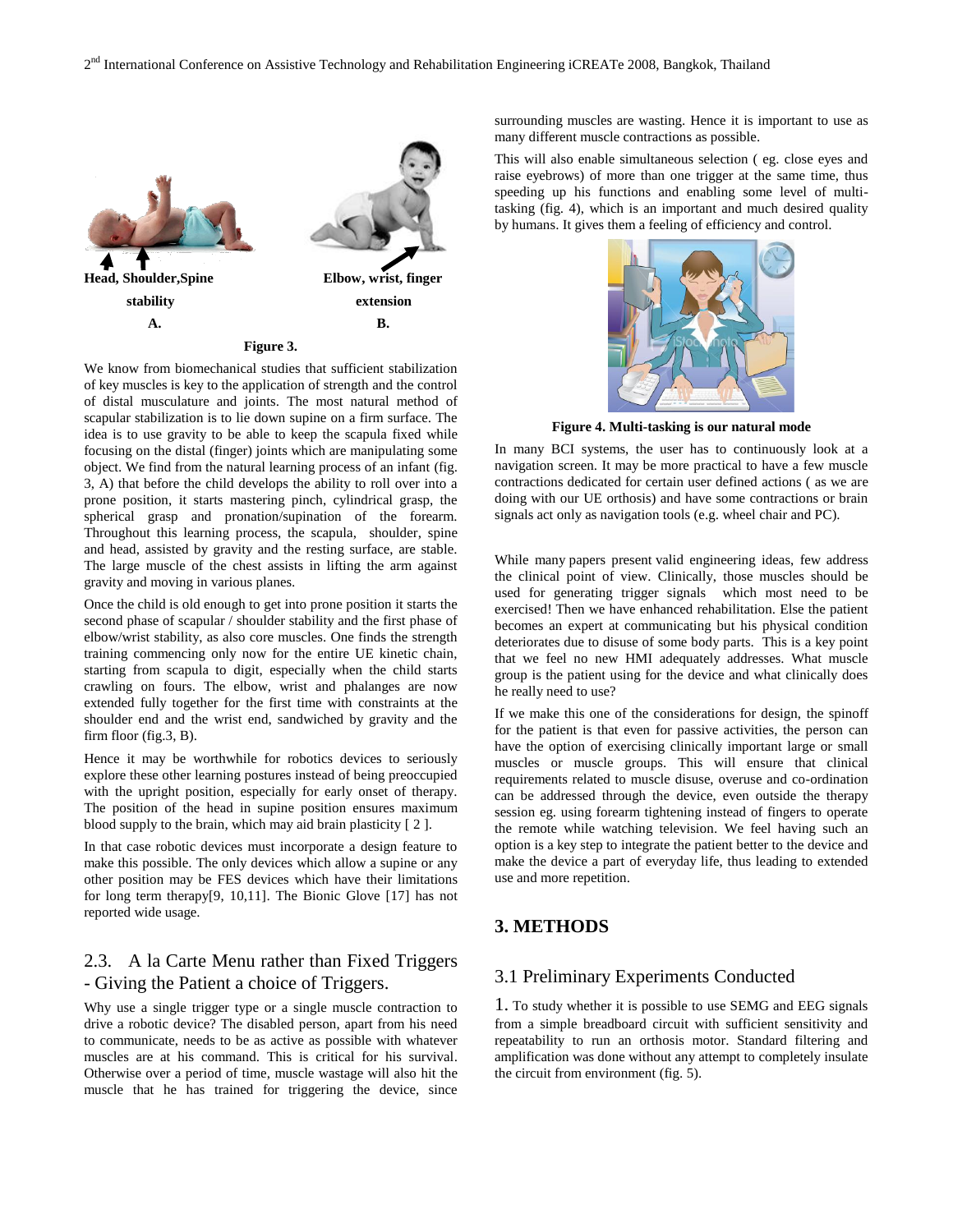

**Figure 5. Experiment Setup**

2. To study use of a simple statistical trigger from the signals to activate a relay to a servo motor, using large and small muscle groups in the arm, especially with simple bipolar electrodes which do not need special set up. Four muscle groups were tested over 4 channels (upper arm, forearm, thumb and finger muscles). Combining of triggers from two different persons to achieve a threshold were studied, using signal mean and RMS.

In our experiments, we are using SEMG from 2 persons to jointly activate a trigger while the switch off can be done only by one person. The two persons can play interchangeable roles. It is possible for the same triggers to be activated in teamwork, join dots on a screen to create a picture or climb a virtual mountain together. It will enhance concentration, alertness and fun in therapy.

3. To use surface EEG and SEMG signals detected by electrodes on the head which are easily recognizable and repeatable eg. Presence and absence of sensory stimuli in open and closed eye, eyes tightly shut, frown, blink, etc.

4. To study a simple self assessment system which shows relative "strength" and "frequency" of a particular action on a display panel, with therapist defined targets. This gives the user and therapist an indication of the sequence of muscle contractions used to achieve an action. The therapist can then demonstrate the biomechanically recommended sequence or allow the patient to adapt. This we believe will exercise the "kinetic chain" which may be more useful for regaining functional movements than only individual muscles (fig. 6). The experiment is aimed at developing a simple sensor glove which can be used by stroke patients as early as a few days post stroke, in lying down position. This glove is easily fitted with a SEMG powered or manually controlled FES system and forms a part of the proposed hand/wrist orthosis.



**Figure 6. Using Visual Feedback to track Kinetic Chain**

5. Development of a low cost hardware platform which can detect SEMG, EEG and any small electrical input ( e.g. goniometer, pressure transducer) signals and able to feed raw signals into LabView NI USB-6259 multi I/O unit for simultaneous processing and comparison. From this we expect in future to use several triggers (brain waves, facial expression, isometric muscle contraction, joint movement, tongue movement, shift of body weight, etc.) in combination or isolation. This will give us a haptic system which is closer to the biological model which uses multiple and interchangeable sensory signals for different actions (eg. shifting of body weight towards right foot before lifting a heavy weight with right hand ). These triggers can drive various motors on an orthotic device or manage access and environment.

**Results:** The above experiments are in their early stages. Further data needs to be collected before we can confirm the results. Initial data has shown the above directions to be promising.

## **3.2 Equipment Used by the Research Group**

1. Electrodes MC5SGW and MC5SW with J+J Engineering I-330 C2+ SEMG / EEG recording device

- 2. Mindset 24 channel EEG device with skullcap
- 3. LabView along with NI USB-6259 DAQ device
- 4. Low Cost Circuit
- 5. Proposed prototype arm glove
- 6. Proposed prototype hand/wrist orthosis

#### **4. CONCLUSION**

The world is faced with an urgent need for rehabilitation devices that fulfill clinical requirements, are cheap, modular, versatile, compatible, easy to set up and monitor. Large disabled populations with differing levels of disability necessitate a fresh design hypothesis [7]. Certain new guidelines were proposed for the development of an UE orthosis which attempts to fulfill these requirements.

Preliminary experiments proved it was possible to get distinct repeatable EEG / SEMG triggers with a low cost circuit. It was possible to detect and combine multiple triggers. Some algorithm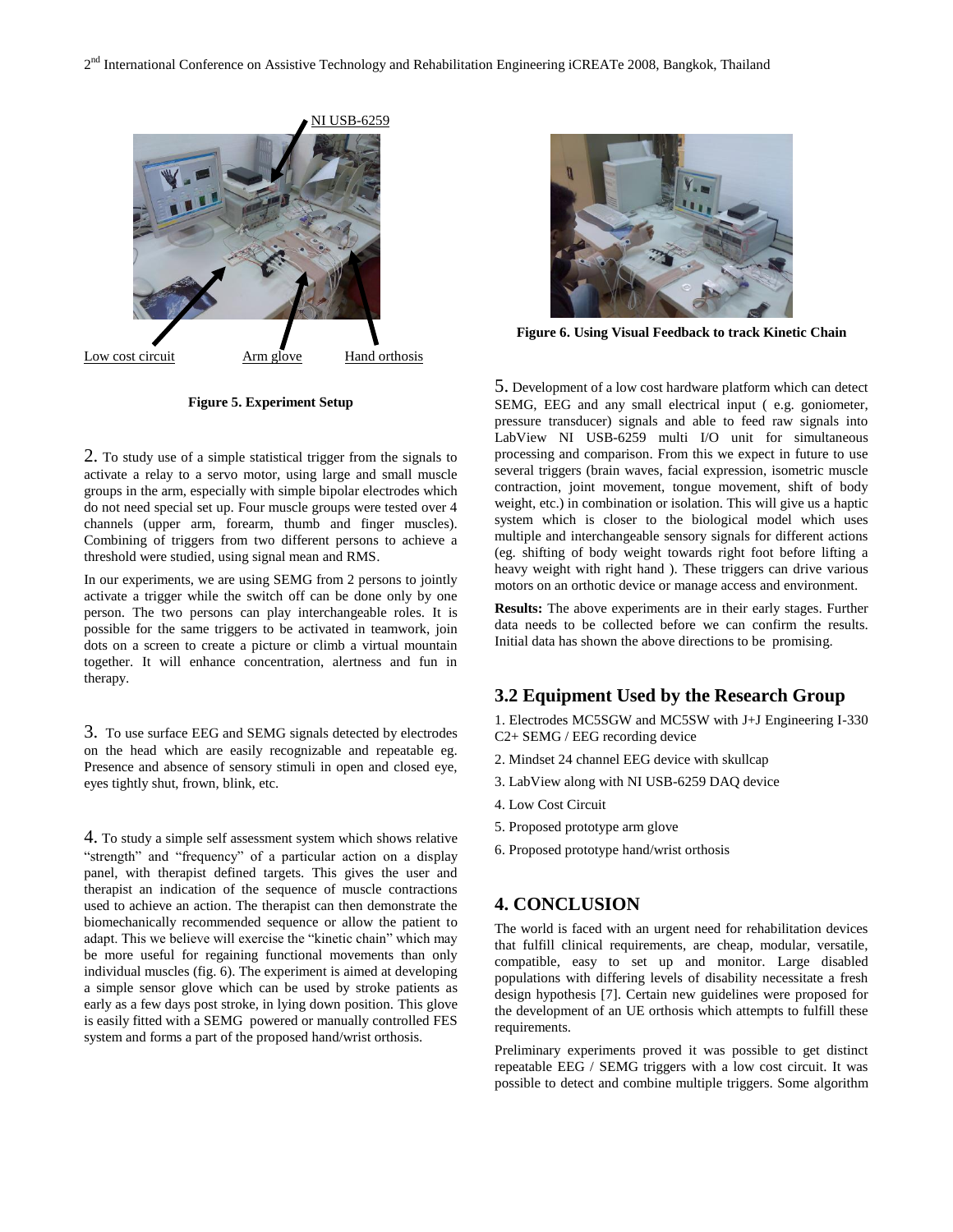changes could enable one patient to collaborate with another in rehabilitation. Thus the UE orthosis could have three modes :

1. Passive Exercise

2. Active Rehabilitation ( using multiple EEG/SEMG triggers and using the graphical interface for visual feedback )

3. Collaborative Rehabilitation (One patient assisting another via the machine, thus ensuring safety)

The proposed arm glove prototype is suitable for starting therapy in supine position even before the patient can sit up post stroke. The proposed hand / wrist orthosis is not restricted to only sitting position use.

## **5. ACKNOWLEDGMENTS**

The authors wish to thank the staff of Robotics Research Centre for the use of their facilities in the conduct of this project.

We also thank the staff of Tan Tock Seng Ang Mo Kio Hospital for clinical assistance and advice.

## **6. REFERENCES**

[1] S.Hesse et al.*Computerised Arm training improves motor control of severely affected arm after stroke*, Stroke 2005;36;1960-1966

[2] Judith D. Schaechter et al. *Motor rehabilitation and brain plasticity after hemiparetic stroke,* Progress in Neurobiology 73 (2004 ) 61-72.

[3] Y.Matsuaka et al. *Neuromuscular Strategies for Dynamic Hand Movements: A robotic approach*, Proceeds of 26th Annual IEEE EMBS, Sep, 2004.

[4] Richard D. Zorowitz, *Neurorehabilitation of the stroke survivor*, Neurorebailitation and Neural Repair, 1999, 13, 83

[5] Michael R.P. Pollack et al.,*Rehabilitation of Patients after stroke* MJA Vol 177, Oct, 2002

[6] Milos R. Popovic et al., *Restoration of Reaching and grasping functions in hemiplaegic patients with severe arm paralysis*, International FES Society Conference, Australia, July 2003.

[7] R.C.V. Loureiro et al., *Robot Aided Therapy : Challenges ahead for Upper Limb Stroke Rehabilitation*, Proceeds of 5th ICDVRAT, Oxford, UK, 2004

[8] Susan Barecca et al., *Treatment Interventions for paretic upper limb of stroke survivors : A critical review*, Neurorehabilitation and Neural Repair, 2003, 17, 220.

[9] H.T.Hendricks et al*., FES by means of "Ness HandMaster Orthosis" in chronic stroke patients*, Clinical Rehabilitation 2001, 16, 217-220

[10] Taylor P.N. et al., *The Effect of Training for Odstock FES Standing system*, Paraplegia 31 ( 1993 ) 303-310.

[11] *Myomo receives "best of what"s new" award for Neurorobotic technology innovation*, popular science 14 nov, 2007

[12] Engen T , *Lightweight modular orthosis,* Prothet. Orthot. Int. 1989, dec 13(3) : 125-129

[13] Snoek G.J. et al., *Use of NESS Handmaster to restore hand function in tetraplegia: clinical experiences in 10 patients,* Spinal cord, Vol 38, Number 4, april 2000, 244-249

[14] *Benchmark"s orthotics and prosthetics is quetly becoming one of the nations leading providers….,* Physiotherapy association, 2008, www. Physiocorp.com/orthotics/index.html.

[15]*Prefabricated Upper Extremity Orthosis,* www.orthomerica.com/products/upext/newport\_shoulder.htm

[16] Horch,K, *Towards a neuroprosthetic arm,* Biomedical robotics and Biomechatronics 2006, BioRob 2006, The first IEEE/RAS-EMBS Int. Conf. pg 1125-1128.

[17] Prochazka et al. (1997*), Bionic Glove: an electrical stimulator garment that provides controlled grasp and hand opening in quadriplegia,* Arch. Phys. Med. Rehabi. 78, 608-614

[18] M. Popovic, Control of Neuroprosthesis for grasp and reach, Medical engineering and Physics, Vol 25, Issue 1, Pgs 41-50.

[19] Mulcahey M.J. et al, *Implantation of freehand system during initial rehabilitation using minimally invasive techniques,* Spinal Cord, 2004, 42, 146-155.

[20]. Ostlund ,N. et al., *Adaptive patial filtering of multichannel surface EMG signals*, Pub Med, Med Biol Eng Comput 2004 Nov;42(6):825-31

[21] Farina, D. et al., *Influence of anatomical, physical and detection system parameters on SEMG*, Biol Cybern 2002;86(6):445-56

[22] Zhou,P. et al., *Real time ECG artifact removal for myoelectric prosthesis control*, Physiol Meas 2007 Apr;28(4):397-413, Epub 2007 Mar 20.

[23] Hardalac, F. et al., *EMG circuit design and AR analysis of EMG signs,* Journal of Medical Systems 2004 Dec; 28(6): 633-42

[24] Kamen, G. et al., *Physiology and interpretation of the electromyogram*, Journal of Clinical Neurophysiology 1996 Sep; 13(5): 366-84.

[25] B. Obermaier, G. R. Müller, and G. Pfurtscheller. *"Virtual keyboard" controlled by spontaneous EEG Activity.* IEEE Transactions on neural Systems and Rehabilitation Engineering, Vol. 11, No. 4, December 2003, 422 - 426

[26] Benjamin J. Culpepper and Robert M Keller. *Enabling computer decisions based on EEG Input.* IEEE Transactions on neural Systems and Rehabilitation Engineering, Vol. 11, No. 4, December 2003, 354